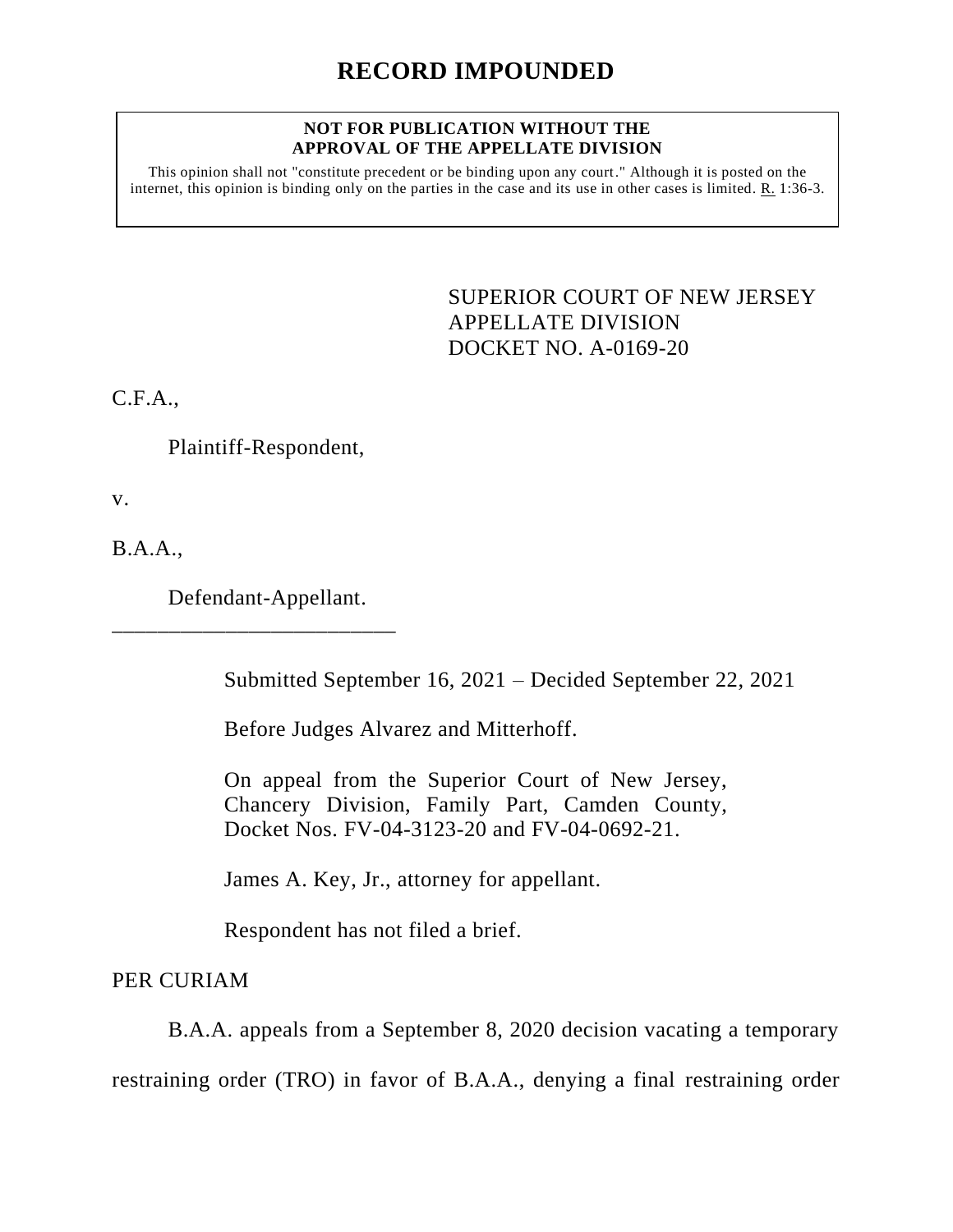(FRO) in favor of B.A.A., and granting an FRO in favor of C.F.A. pursuant to the Prevention of Domestic Violence Act (Act), N.J.S.A. 2C:25-17 to -35. After a careful review of the facts and the applicable legal principles, we reverse and remand for a new hearing before a different judge.

An initial point of concern is that, although there were two Portuguese interpreters at the hearing, neither interpreter was sworn in. Setting aside this potentially fatal defect, we discern the following facts from the record.

On June 29, 2020, B.A.A. filed a domestic violence complaint in Camden County against C.F.A. based upon events from the previous day. The court issued a TRO, and C.F.A. was served that same day.

C.F.A. then allegedly attempted to get a TRO on June 30, 2020, but unbeknownst to C.F.A, the TRO was not issued at that time.<sup>1</sup> C.F.A. later discovered there was no pending TRO against B.A.A. Therefore, on August 17, 2020, C.F.A. filed a DV complaint in Essex County against B.A.A. and obtained a TRO. B.A.A. claims he was not served with the TRO and only received notice of the TRO at the hearing. A Zoom hearing on the FRO for both TROs was held on September 8, 2020. The parties appeared before a Camden County judge.

<sup>&</sup>lt;sup>1</sup> The record is not clear as to why a TRO was not issued on June 30, 2020.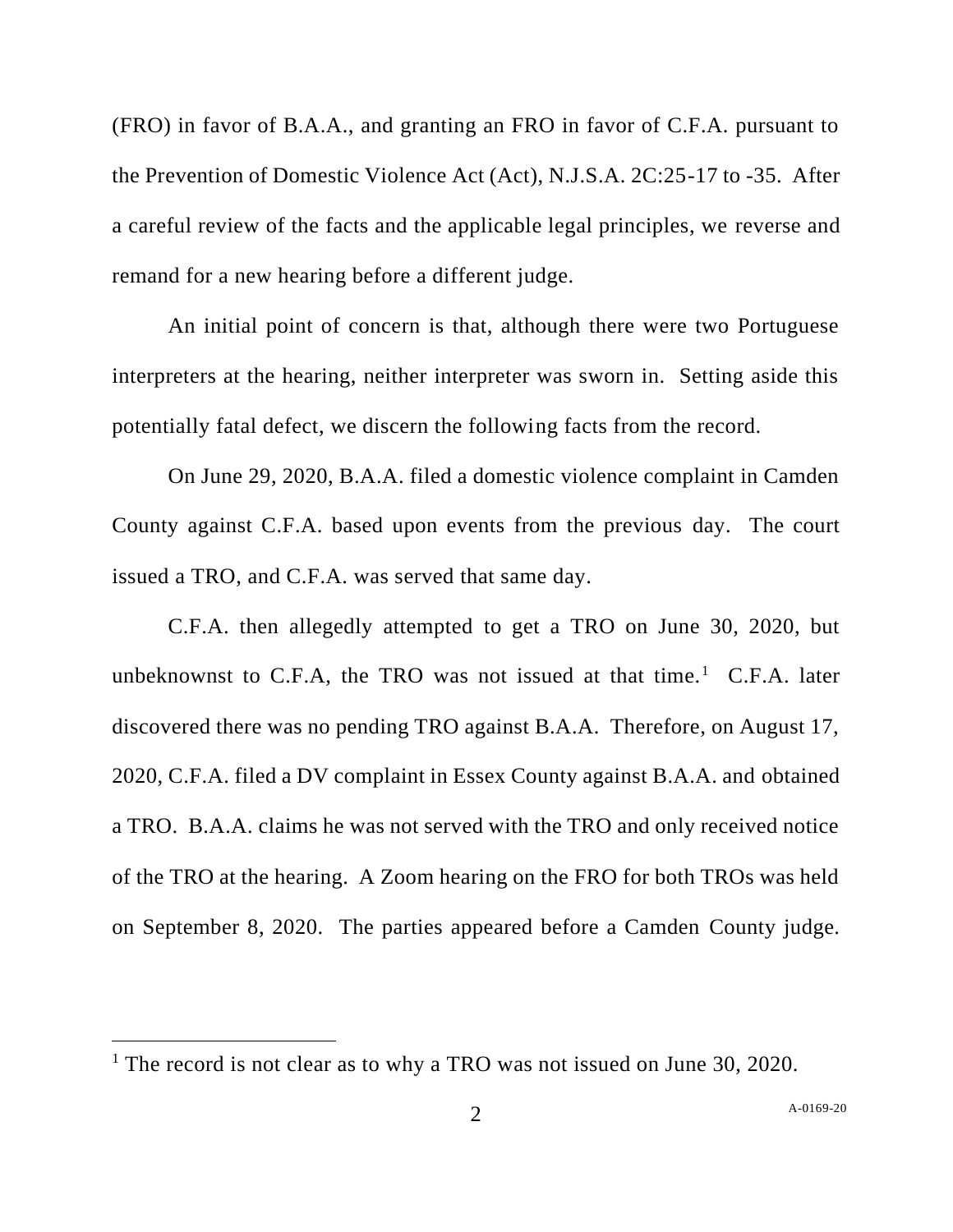Nowhere in the record does the judge indicate why he was rendering a decision regarding C.F.A's Essex County complaint.

At the hearing, the parties testified as follows. B.A.A. and C.F.A. were married on December 19, 2019. The couple do not have any children together, but C.F.A. has a sixteen-year-old son that lived with them. On June 28, 2020 there was a physical altercation between the couple. C.F.A. testified that B.A.A. threw her to the floor and grabbed her by the hair. As a result of the physical struggle, C.F.A. sustained bruises to her leg. C.F.A. also testified that B.A.A. had a history of locking C.F.A. out of their condominium, smelling C.F.A. "around to see if [she] had been with somebody[,]" and calling her dumb. Because of the history of abuse and the physical dispute on June 28, 2020, C.F.A. testified that she was afraid of B.A.A.

B.A.A. also appeared at the hearing and was ready to proceed even though he received a copy of the Essex County TRO against him at the hearing itself. During the hearing, B.A.A. provided a conflicting version of the events on June 28, 2020. B.A.A. testified that C.F.A. had been drinking that day and began yelling at him. B.A.A. also testified that C.F.A. struck him with some type of utensil on his left hand. B.A.A. later admitted to putting C.F.A. in a bear hug and moving her to her son's room in an act of alleged self-defense. B.A.A. then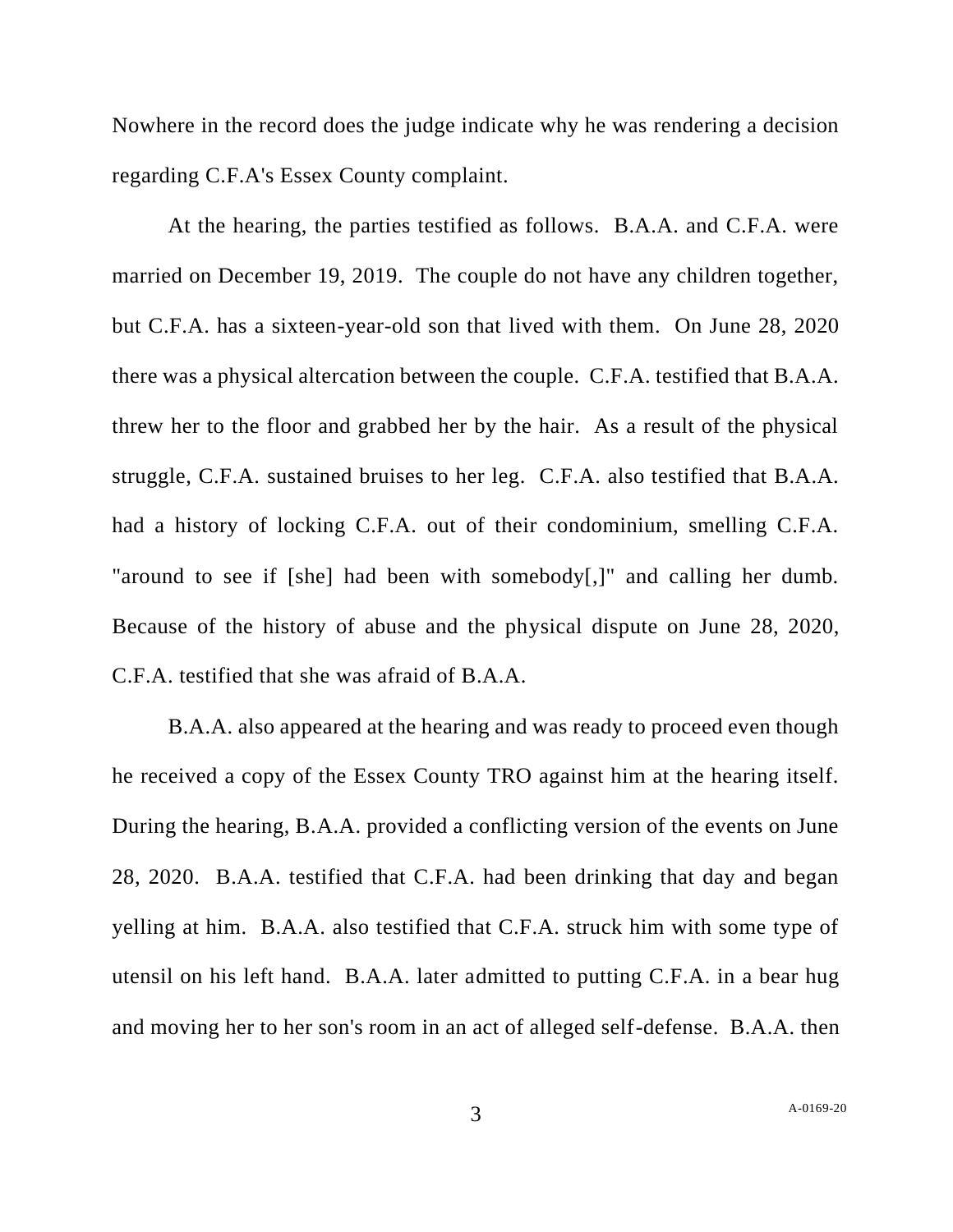testified that after he put C.F.A. in her son's room, he called the Cherry Hill

Police Department. B.A.A. also testified that he does not currently know where

C.F.A. lives or where she works. The parties filed for divorce on July 20, 2020.

At the conclusion of the hearing, the trial judge found C.F.A. credible and

B.A.A. not credible. The judge's entire opinion is as follows:

I have -- I've made the finding that the plaintiff [C.F.A.] is a credible witness. I find that [B.A.A], on the other hand, is not a credible witness.

The Court needs to make a decision based on proofs of credible evidence. [B.A.A.] explains in his testimony that he was able to grab and take control of his wife and put her in a room. I find that action to be committing an act of assault. Other than that, his testimony, [B.A.A.] did not sound credible. His restraining order will be denied. [C.F.A.] on the other hand, the Court finds is credible. Suffered (indiscernible) behavior from her husband. This was (indiscernible) acts of assault and she is in true fear of her husband. I will grant her a final restraining order and possession of the property where the parties lived as husband and wife.

The judge ultimately vacated the TRO in favor of B.A.A., denied an FRO in

favor of B.A.A., and granted an FRO in favor of C.F.A. This appeal followed.

On appeal, B.A.A. raises the following issues for our consideration:

# POINT I

## THE TRIAL JUDGE ABUSED HIS DISCRETION IN THE MANNER IN WHICH HE CONDUCTED THE HEARING.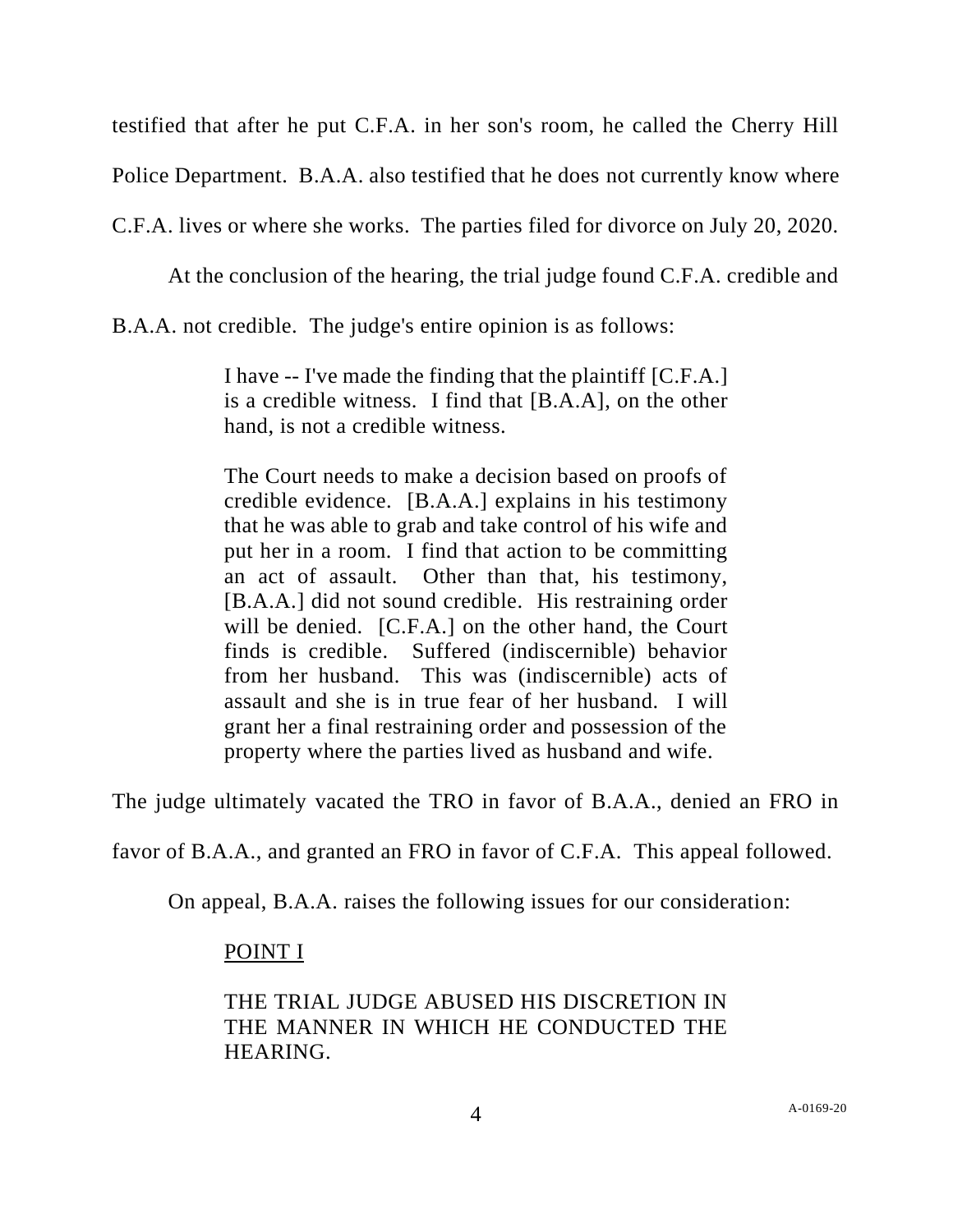A. THE TRIAL JUDGE DID NOT HAVE JURISDICTION TO DECIDE THE WIFE'S DV COMPLAINT.

B. THE INTERPRETERS WERE NOT SWORN.

C. THE HEARING IS REPLETE WITH INDISCERNIBLE SPEECH AND INTERRUPTIONS THUS OBLITERAT-ING A CONSISTENT RECORD.

D. THE HUSBAND HAD NOT BEEN SERVED WITH THE WIFE'S DV COMPLAINT AND TRO PRIOR TO THE HEARING.

E. THE TRIAL JUDGE IMPROPERLY DENIED THE HUSBAND'S ATTEMPTS TO INTRODUCE EVIDENCE.

F. THE TRIAL JUDGE IMPROPERLY DENIED THE HUSBAND'S PROOFS AS HEARSAY.

G. THE TRIAL JUDGE EXHIBITED IMPATIENCE AND LACK OF FAIRNESS WITH THE PRO-SE HUSBAND.

### POINT II

THE TRIAL JUDGE ERRED IN FINDING THE HUSBAND COMMITTED AN ACT OF DOMESTIC VIOLENCE BY A PREPONDERANCE OF THE EVIDENCE.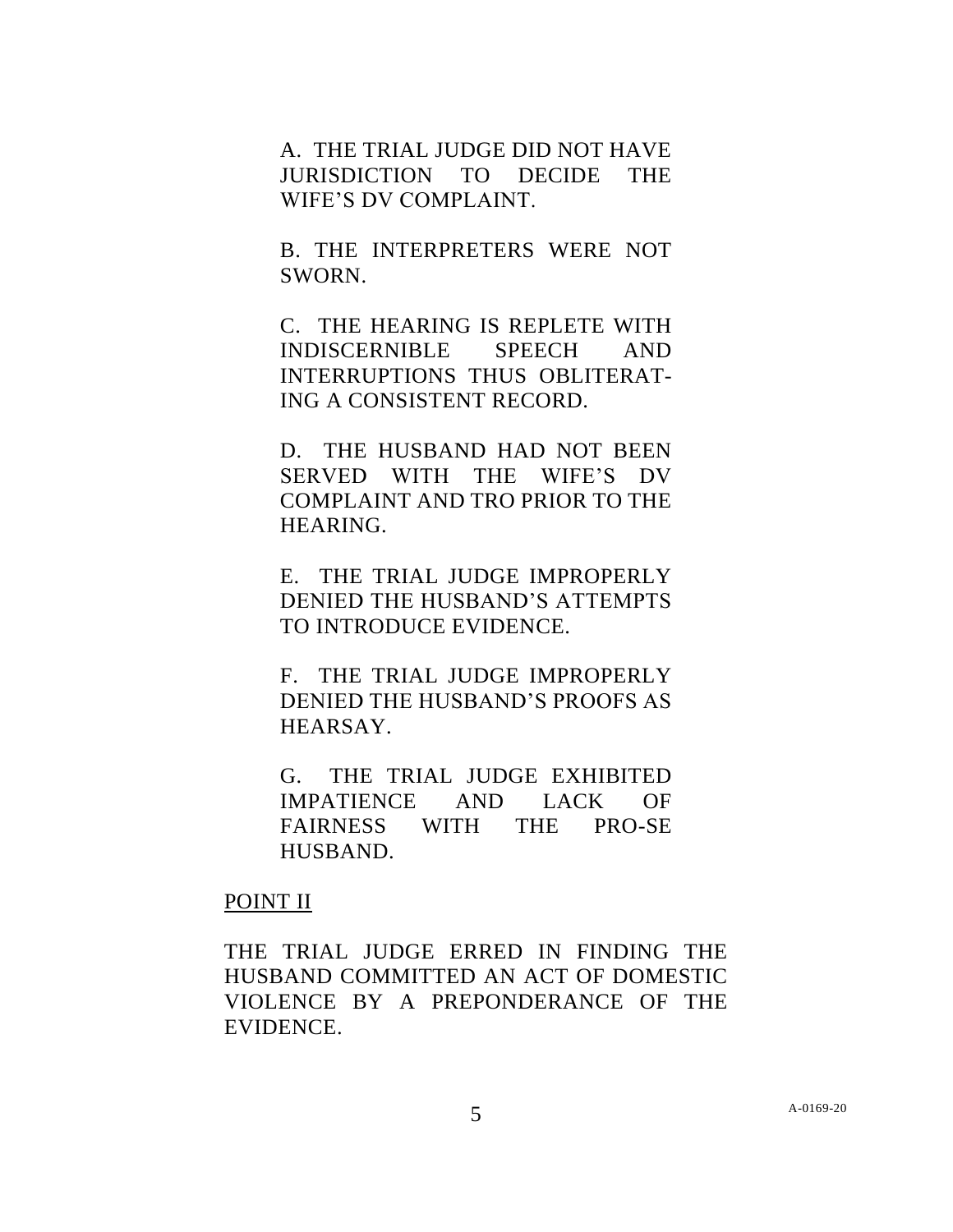A. THERE WAS NO ASSAULT BY THE HUSBAND UPON THE WIFE.

B. THERE WAS NO PRIOR HISTORY OF DOMESTIC VIOLENCE.

C. THERE WAS NO IMMEDIATE DANGER TO THE WIFE.

D. THE WIFE LACKED CREDIBILITY.

1. The Wife was disjointed as to her testimony and both the Wife and the Trial Judge were inaccurate regarding the timeline when she filed her DV Complaint and obtained a TRO against the Husband.

2. The Trial Judge failed to consider the Wife's motives for filing her DV complaint against the Husband.

#### POINT III

THE TRIAL JUDGE'S FAILURE TO PROVIDE THE SPECIFIC FACTS, STATUTORY CONSTRUCTION AND/OR LEGAL PRECEDENT IT RELIED UPON IN MAKING ITS DECISION IS REVERSABLE ERROR.

"In our review of a trial court's order entered following trial in a domestic

violence matter, we grant substantial deference to the trial court's findings of

fact and the legal conclusions based upon those findings." D.N. v. K.M., 429

N.J. Super. 592, 596 (App. Div. 2013) (citing Cesare v. Cesare, 154 N.J. 394,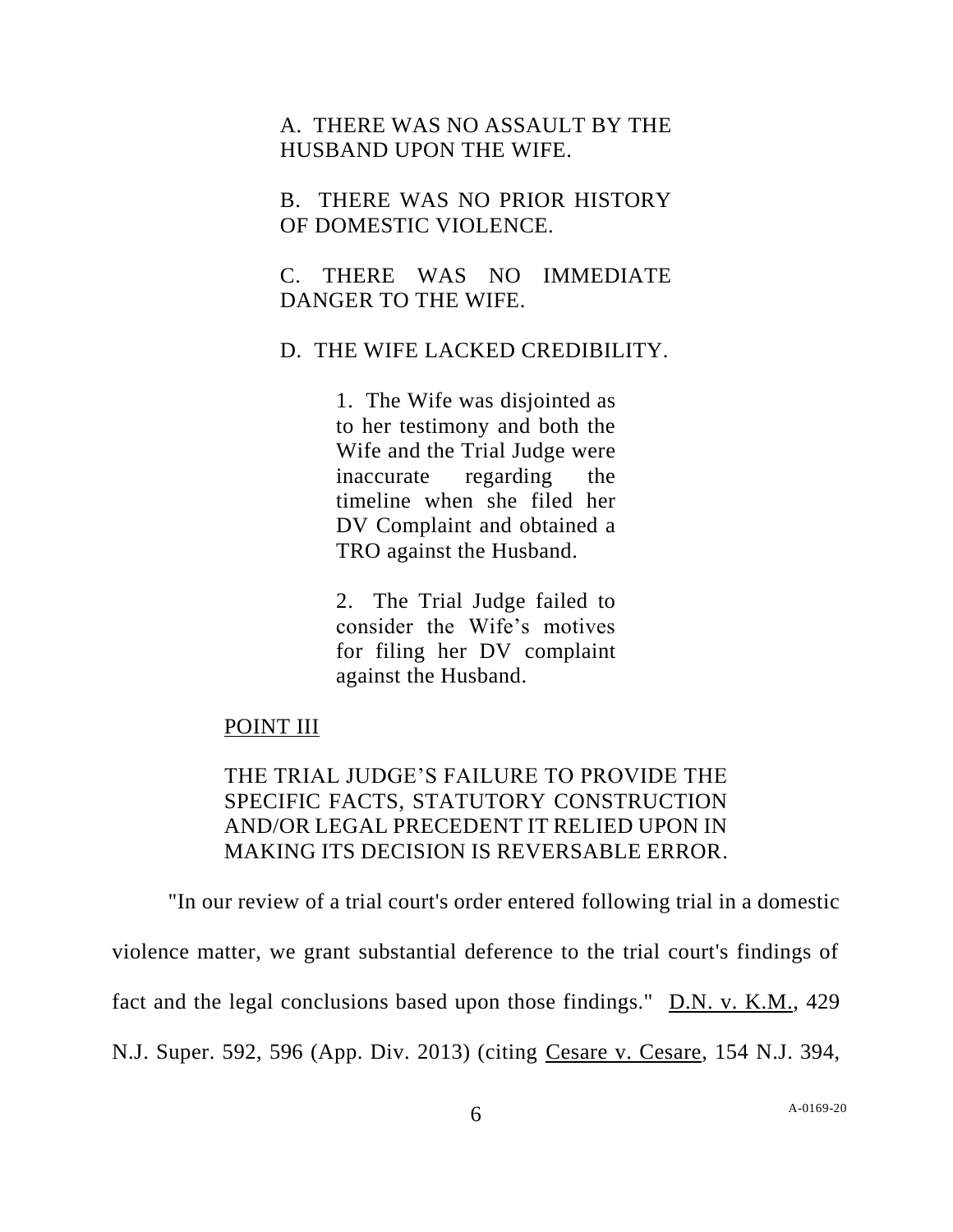411-12 (1998)). "This deferential standard is even more appropriate 'when the evidence is largely testimonial and involves questions of credibility.'" L.M.F. v. J.A.F., Jr., 421 N.J. Super. 523, 533 (App. Div. 2011) (quoting In re Return of Weapons to J.W.D., 149 N.J. 108, 117 (1997)). We "should not disturb the 'factual findings and legal conclusions of the trial judge unless [we are] convinced that they are so manifestly unsupported by or inconsistent with the competent, relevant and reasonably credible evidence as to offend the interests of justice.'" Cesare, 154 N.J. at 412 (quoting Rova Farms Resort, Inc. v. Invs. Ins. Co. of Am., 65 N.J. 474, 484 (1974)). However, we review de novo "the trial judge's legal conclusions, and the application of those conclusions to the facts." Elrom v. Elrom, 439 N.J. Super. 424, 433 (App. Div. 2015) (quoting Reese v. Weis, 430 N.J. Super. 552, 568 (App. Div. 2013)).

Preliminarily, N.J.R.E. 604 mandates that "[a]n interpreter shall take an oath or make an affirmation or declaration to interpret accurately." N.J.R.E. 604. Here, there were two interpreters present at the hearing, but neither were sworn in. Therefore, we are left to guess whether the interpreters were in fact translating accurately and truthfully. The trial court's plain error in failing to swear in the interpreters warrants reversal. R. 2:10-2.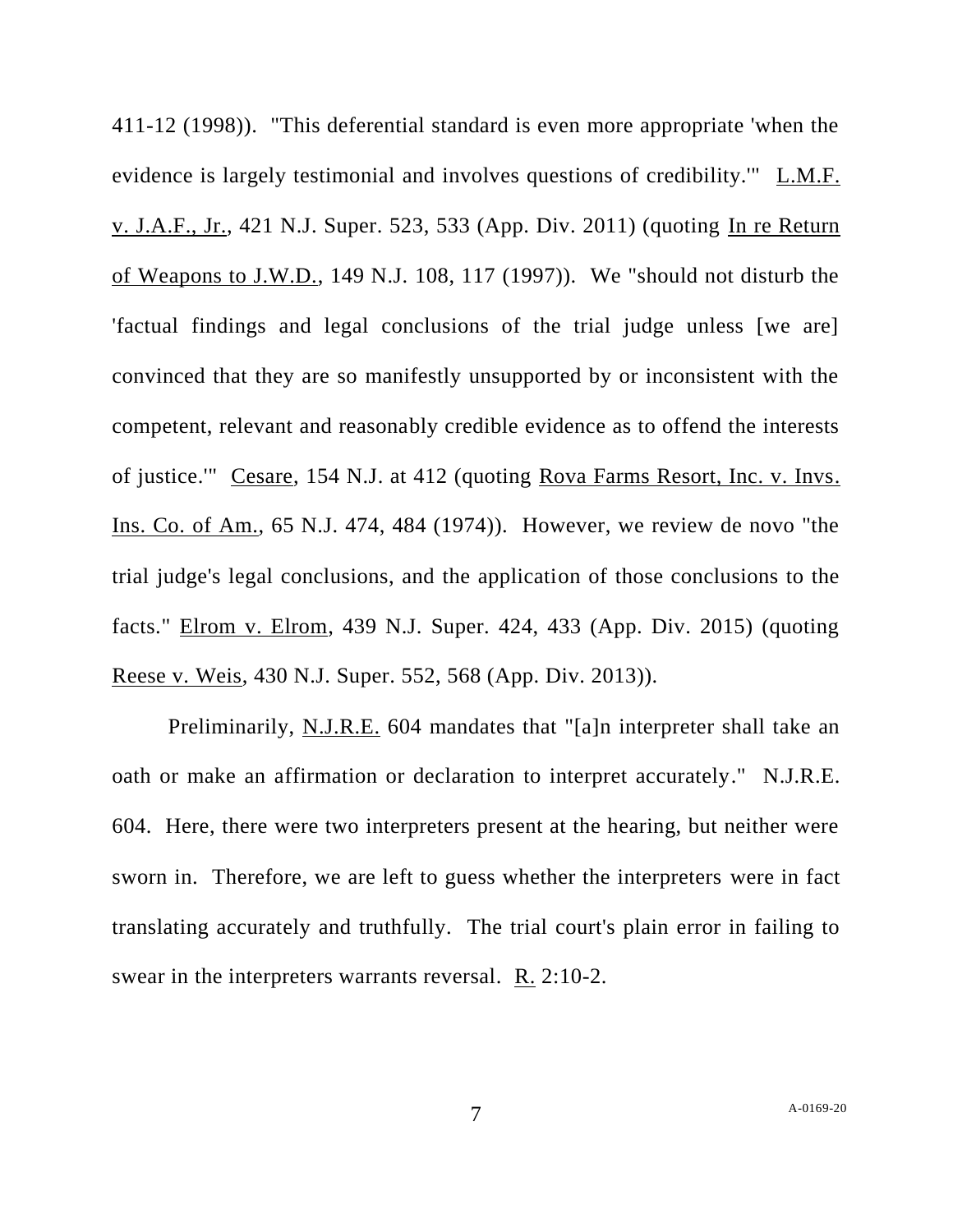Additionally, the record in this case does not indicate that there was a motion to consolidate C.F.A's Essex County case and B.A.A's Camden County case and the trial judge failed to explain why he was rendering a decision on C.F.A's case during the September 8, 2020 hearing. Without any indication otherwise, we are left to conclude that the Camden County judge lacked jurisdiction to hear C.F.A's Essex County case. This deficiency provides yet another reason for reversal.

Finally, the entry of an FRO requires the trial court to make certain findings pursuant to a two-prong analysis. See Silver v. Silver, 387 N.J. Super. 112, 125-27 (App. Div. 2006). First, the court "must determine whether the plaintiff has proven, by a preponderance of the credible evidence, that one or more of the predicate acts set forth in N.J.S.A. 2C:25-19[(a)] has occurred." Id. at 125.

Second, if a predicate act has been proven, the court must determine whether an FRO is necessary, based on an evaluation of the factors set forth in N.J.S.A. 2C:25-29(a). Silver, 387 N.J. Super. at 127 (citing N.J.S.A. 2C:25- 29(b)); see also J.D. v. M.D.F., 207 N.J. 458, 475-76 (2011). Those factors include: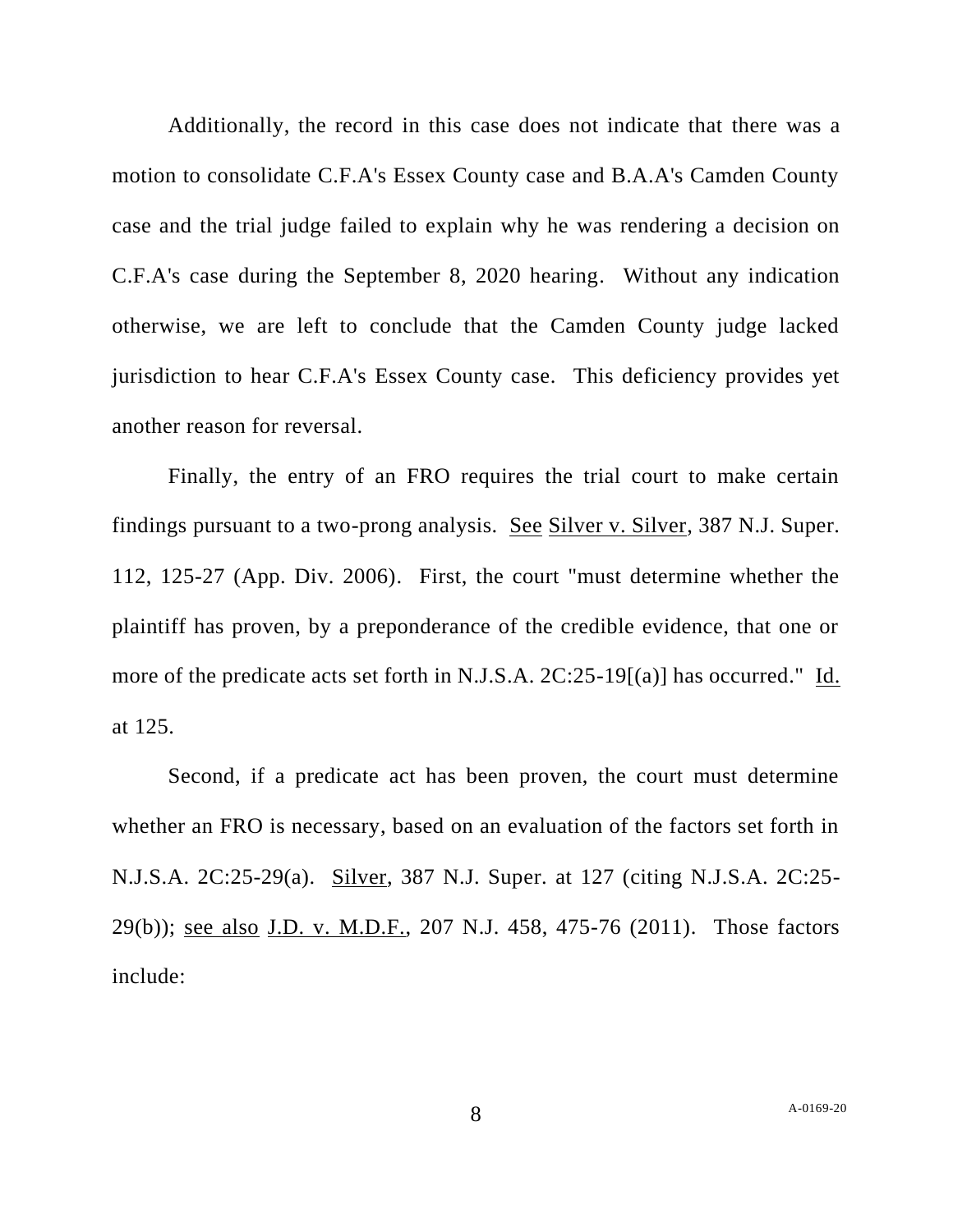(1) The previous history of domestic violence between the plaintiff and defendant, including threats, harassment and physical abuse;

(2) The existence of immediate danger to person or property;

(3) The financial circumstances of the plaintiff and defendant;

(4) The best interests of the victim and any child;

(5) In determining custody and parenting time the protection of the victim's safety; and

(6) The existence of a verifiable order of protection from another jurisdiction.

[N.J.S.A. 2C:25-29(a)(1) to  $-29(a)(6)$ .]

Because not every factor is relevant in every case, the Act "does not mandate that a trial court incorporate all of those factors into its findings." Cesare, 154 N.J. at 401-02. "When the predicate act is an offense that inherently involves the use of physical force and violence, the decision to issue an FRO 'is most often perfunctory and self-evident.'" A.M.C. v. P.B., 447 N.J. Super. 402, 417 (App. Div. 2016) (quoting Silver, 387 N.J. Super. at 127).

The Legislature did not intend the commission of one of the predicate acts set forth in N.J.S.A. 2C:25-19(a) to necessarily require entry of a restraining order. Silver, 387 N.J. Super. at 126-27. Accordingly, it adopted the N.J.S.A.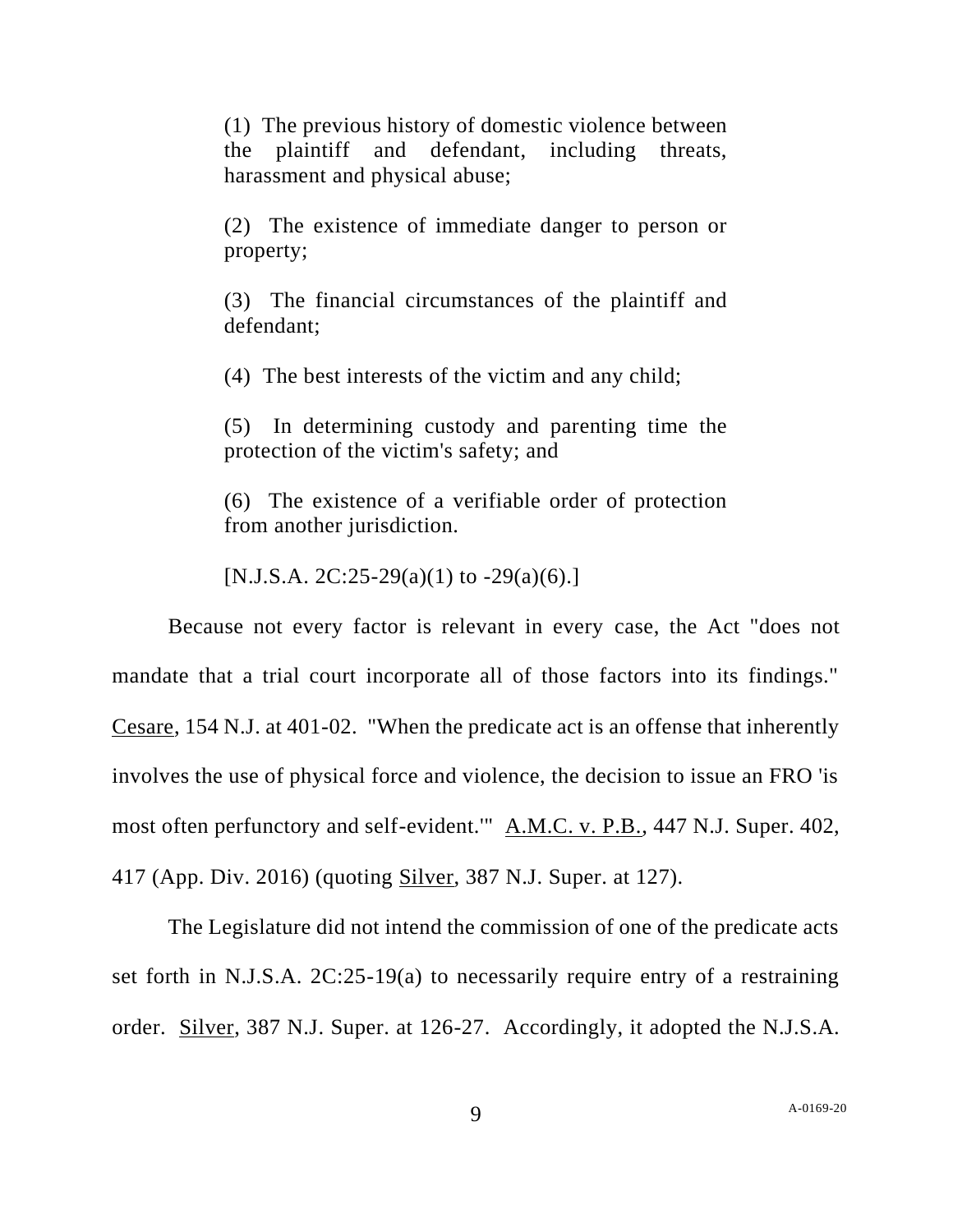2C:25-29(a) factors to ensure one would issue only if a threat of immediate or future harm existed. Ibid. Where the predicate act does not reasonably present the threat of immediate or future harm, courts are required to conduct a more robust analysis of the second prong of the Silver test to illustrate exactly why an FRO is warranted. Silver, 387 N.J. Super. at 127-28; see Kamen v. Egan, 322 N.J. Super. 222, 229 (App. Div. 1999) (holding a single act of trespass, unaccompanied by violence or the threat of violence, was an insufficient basis to issue an FRO); Corrente v. Corrente, 281 N.J. Super. 243, 250 (App. Div. 1995) (holding a single act of harassment, unaccompanied by violence or the threat of violence, was an insufficient basis to issue an FRO); Peranio v. Peranio, 280 N.J. Super. 47, 56 (App. Div. 1995) (holding a single act of harassment, unaccompanied by violence or the threat of violence, was an insufficient basis to issue an FRO). Conversely, where the predicate act is one of violence, the need for a protective order may arise if it constitutes "one sufficiently egregious action." Cesare, 154 N.J. at 402.

Guided by these principles, we find the judge did not adequately set forth facts why an FRO was necessary. With respect to the second prong of Silver, the record is not clear whether a threat of immediate or future harm exists to require the issuance of an FRO. During the hearing, B.A.A. indicated that he